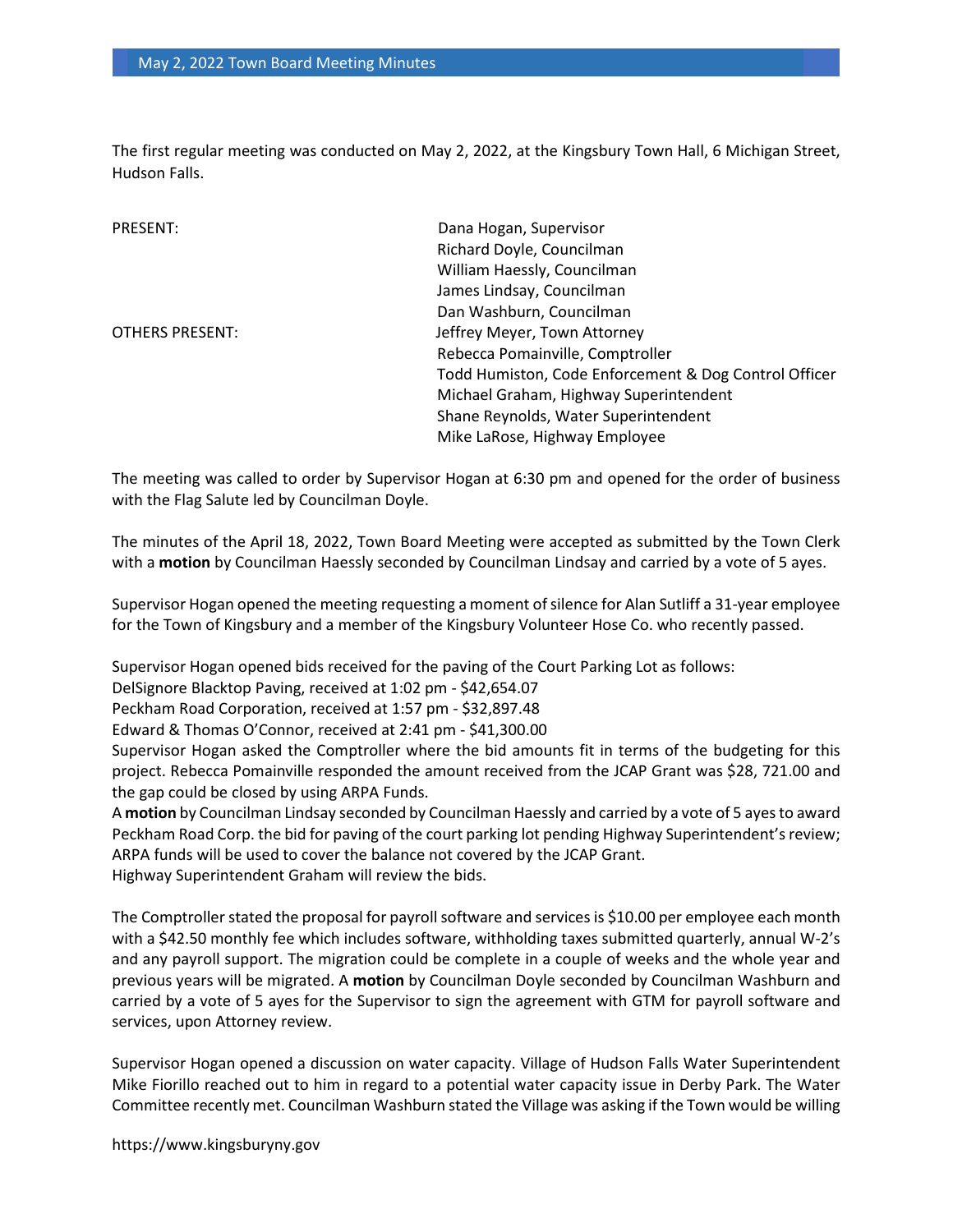to share some of their capacity with them; the Village is at their threshold, they can't go over a million gallons. Councilman Doyle stated the Town has spare capacity; Councilman Washburn stated the Town has 250,000 gallons excess capacity per day. Mike Fiorillo is seeking approval from the Town so Mike can have a conversation with Queensbury Water Superintendent, Chris Harrington for the Town to accommodate the Village by sharing capacity.

The discussion continued. The Board discussed possibly entering into a one-year agreement so they can start conversations with Chris Harrington about sharing capacity with the Village of Hudson Falls

Supervisor Hogan opened a discussion on the potential future purchase of water capacity for large scale development. Councilman Washburn stated there is no more water coming from Queensbury. The Town should consider as the Town looks to growth in Kingsbury how much water each project will take.

Councilman Washburn stated as part of a long term plan a study should be conducted on what the Town has for water and what the used capacity is. Code Enforcement Officer Humiston stated there are residents that pay a fee for the water line going by their home but do not use water; an estimated capacity should be added as they may want to connect to public water at a later date. Supervisor Hogan stated Councilman Washburn suggested the Town conduct a study to make a determination to see if the capacity the Town has in place for the customers that are in the water district is sufficient. Supervisor Hogan asked the Comptroller what was in the budget for engineering services and would ARPA funds cover the cost. The Comptroller responded the Board had budgeted \$30,000.00 instead of \$15,000.00. After discussion the Board Attorney Meyer stated the Board should reach out to Chazen, who is Queensbury's engineer to start a conversation about capacity to see what a long-term control plan could look like. The Board could also reach out to Kathleen Suozzo, who has done the map plan and report for the Burgoyne Avenue Waterline Extension, and Laberge who is working on the Comprehensive Master Plan. The Board could find out what they are thinking. Supervisor Hogan will reach out to Chazen, Kathleen Suozzo and Laberge.

Superintendent Graham introduced Water Superintendent Shane Reynolds, who has replaced retired Water Superintendent James Chase.

## TOWN CLERK REPORT:

The Town Clerk received a call from Aaron Dudley, the Recreation Director, in regard to events planned at Derby Park for the summer.

Supervisor Hogan will contact Aaron Dudley. Renovation is not complete at Derby Park at this time. Superintendent Graham asked if the Town will be mowing Derby Park; this will be discussed in an executive session.

## CODE ENFORCEMENT OFFICER REPORT:

The Board is reviewing amendments to the Town's Zoning Law that are recommended by Code Enforcement Humiston. Attorney Meyer states some of the amendments are easy fixes and others should be put on hold until the Comprehensive Master Plan is complete. Based on the Attorney's input Humiston suggests 2 sets of changes, do the procedural changes for legal review, send them to the Board's review and set up a Public Hearing upon Board approval.

## HIGHWAY SUPERINTENDENT REPORT:

The weather did not cooperate with the event at the Primary School conducted in early April; a snowplow presentation will be planned in the fall for students at the Primary School. Paving and sweeping of Town Roads is complete.